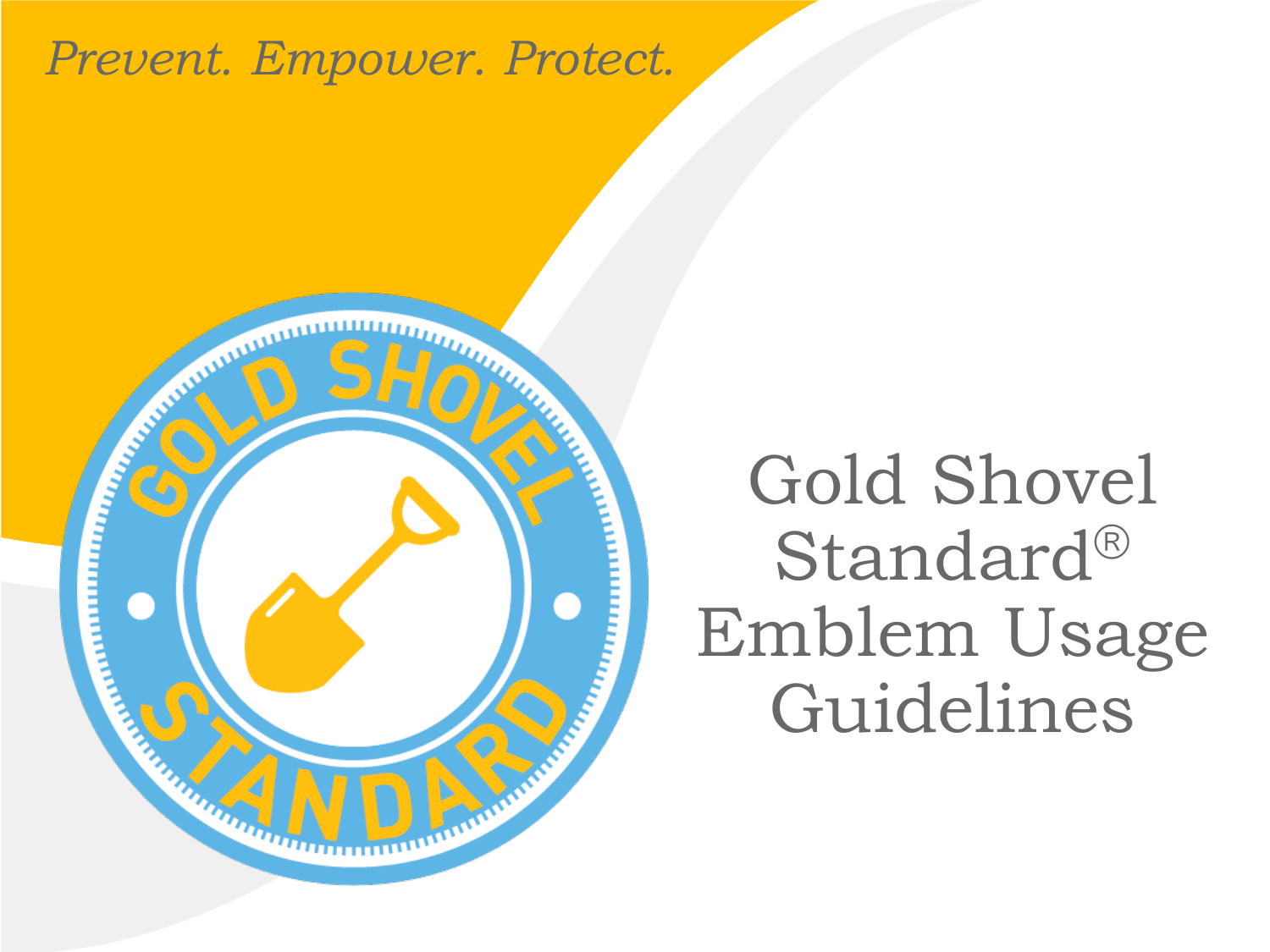

# **Emblem Guidelines & Requirements**

- Certified entities are permitted to display the Gold Shovel Standard emblem
- This valuable emblem indicates completion of the rigorous Gold Shovel Standard certification process
- Use of the emblem is permitted in marketing efforts, identity, and signage, in compliance with usage guidelines

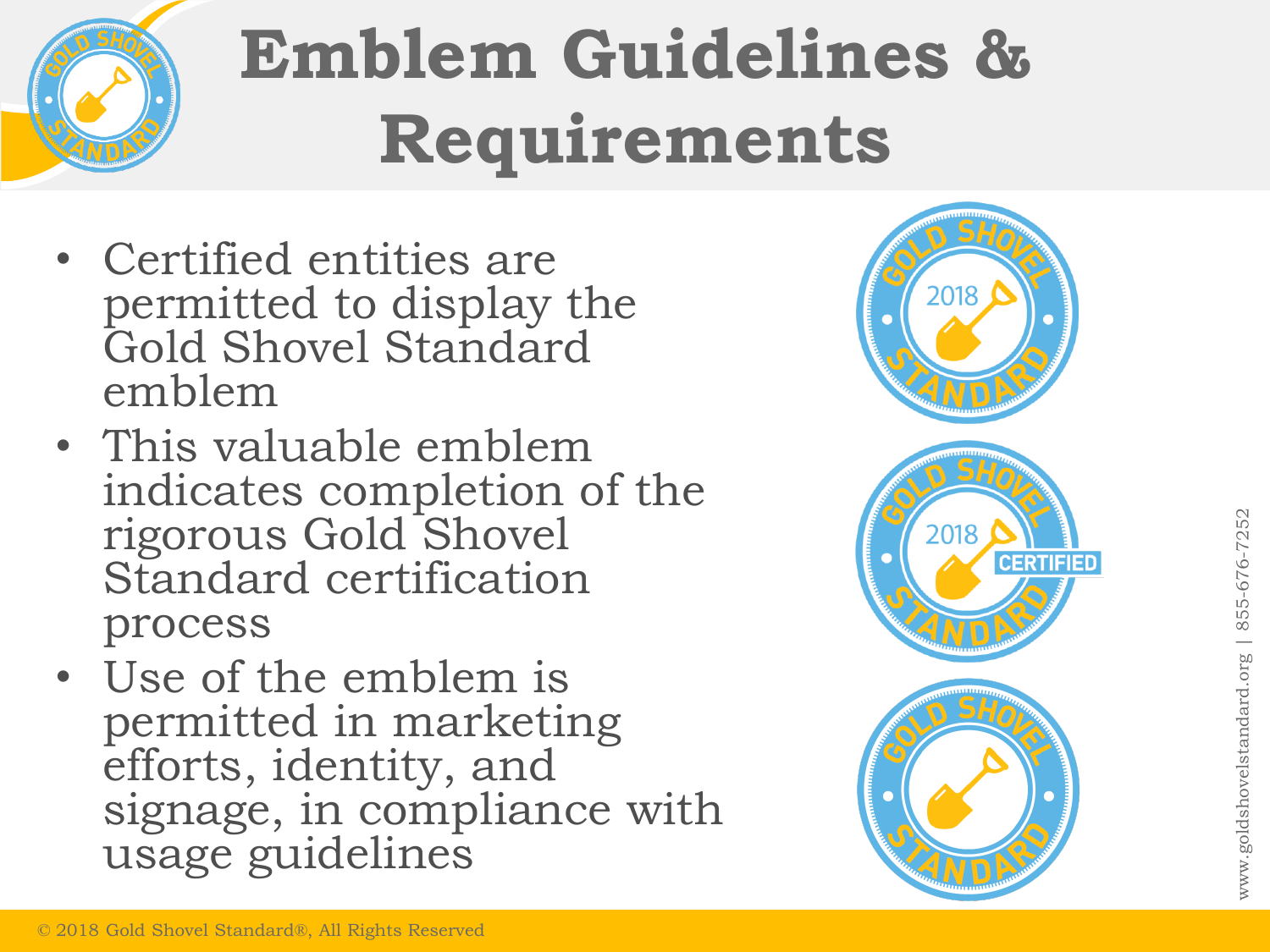

# **Colors & Permissions**

- The Gold Shovel Standard emblem files are provided in RGB colors (red, green, blue) to obtain the best match across color devices
- Colors are:
	- Primary blue #53b7f3
	- Secondary blue (inside ring) #75c5f5
	- Gold #FFB00
- Gold Shovel Emblem comes in 3 variations:
- Logo without date
- Logo with date
- Logo with date and "CERTIFIED"



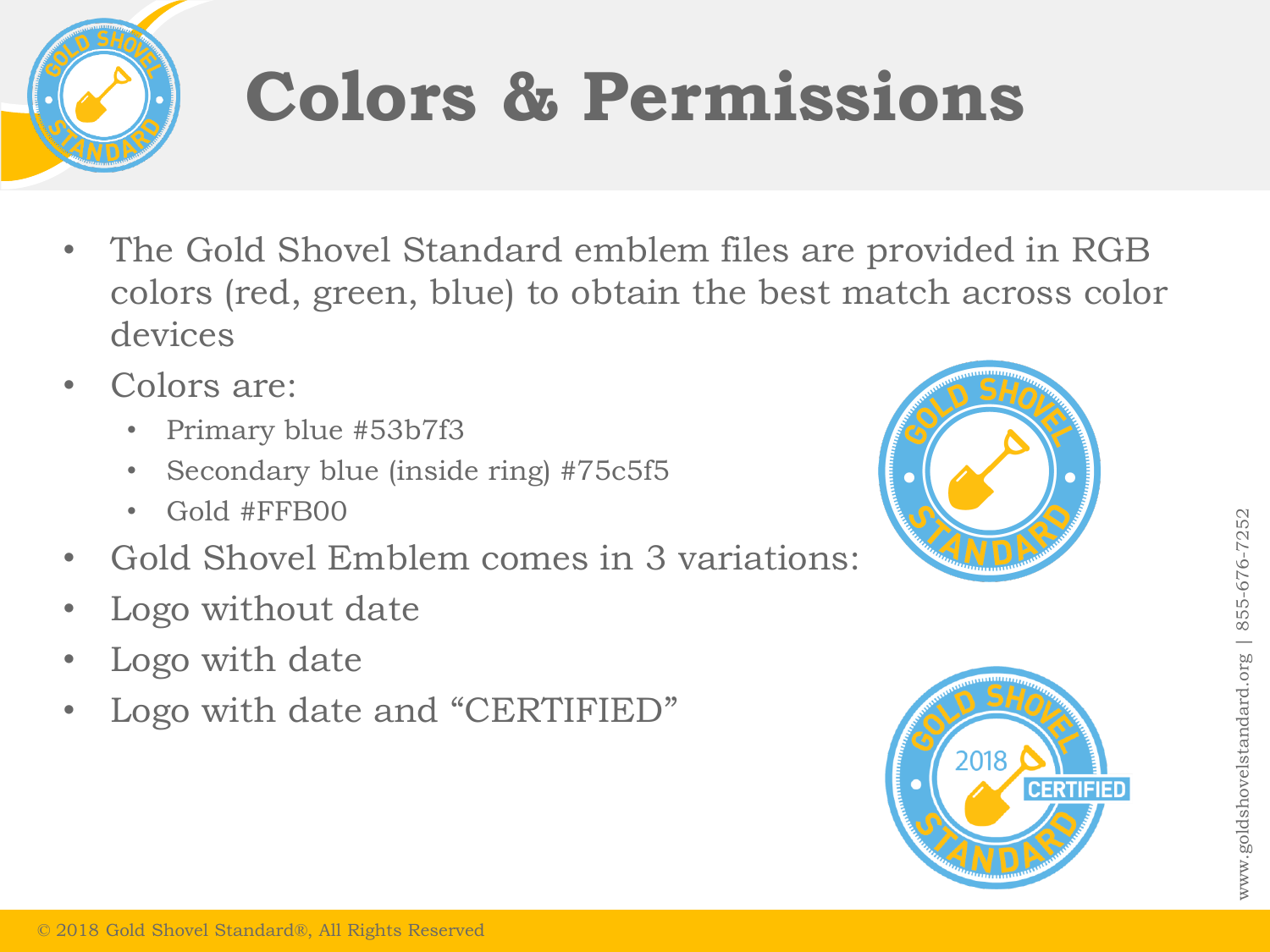# **Correct / Incorrect Use**

Correct Use:

- Business cards
- Company letterhead (not individual letterhead)
- Brochures and other collateral materials
- Business direct mail (not personal emails)
- Temporary signage (at job sites and events)
- Removable helmet stickers
- Business Websites

Incorrect Use:

- Clothing
- Contracts
- Promotional giveaway items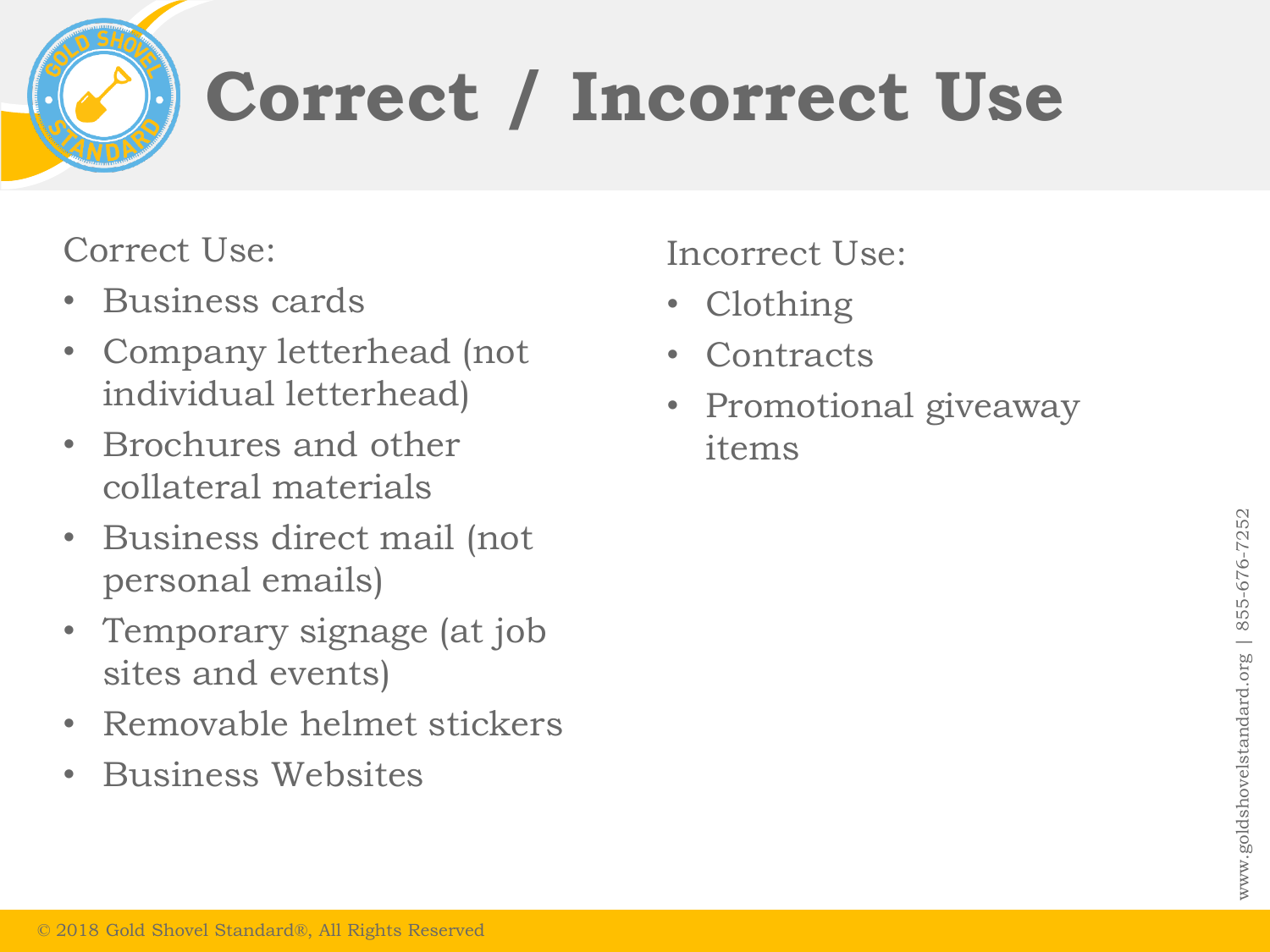

# **Emblem Distribution**

• Gold Shovel Standard will distribute the emblem on an annual basis following the recertification process for each certified member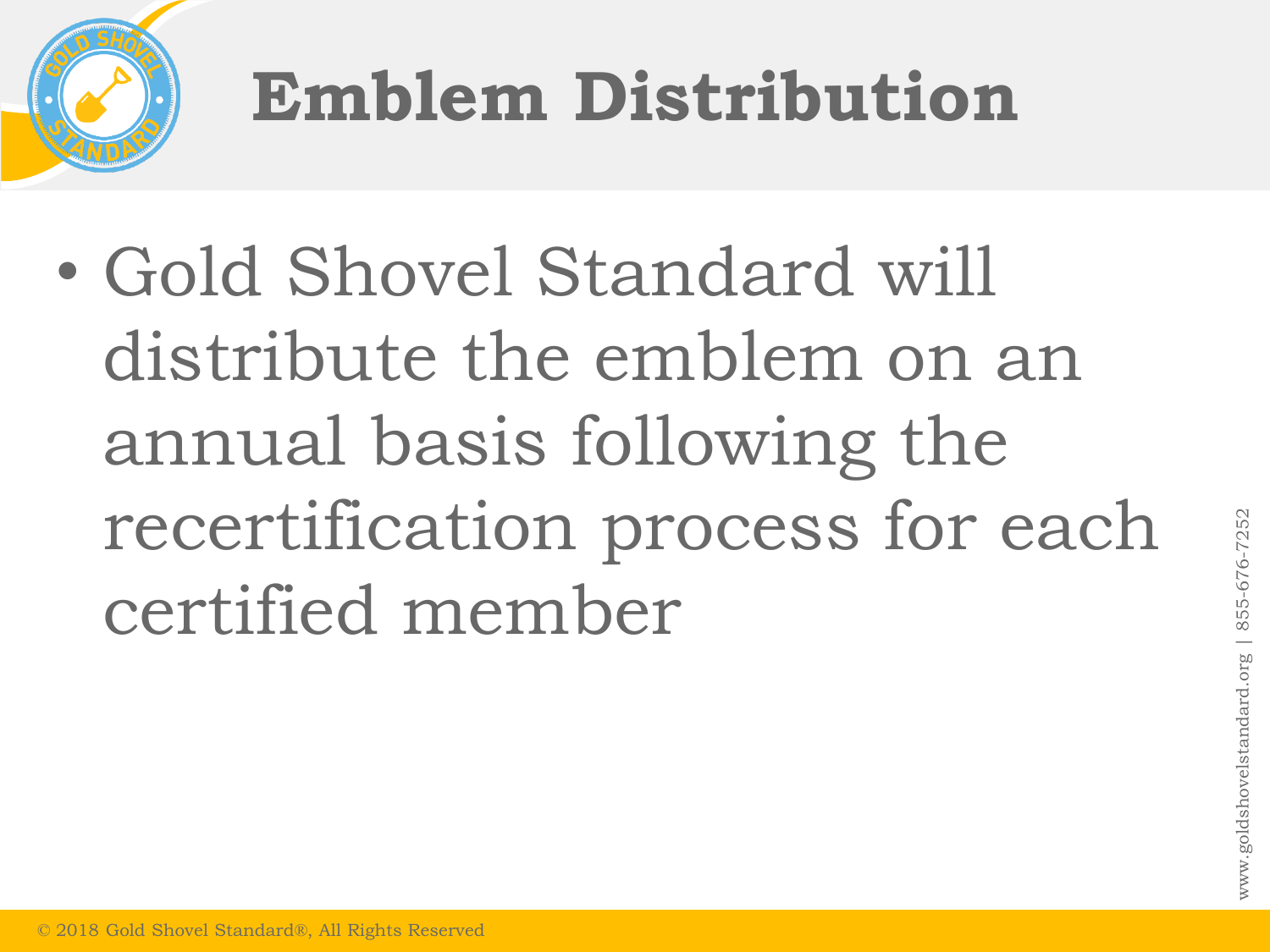

## **Incorrect Use**

- Do not 'lock up" Gold Shovel Standard logo with other company logos
- Partial covering of Gold Shovel Standard logo with other logos



Send images to [legal@goldshovelstandard.org](mailto:legal@goldshovelstandard.org) for approval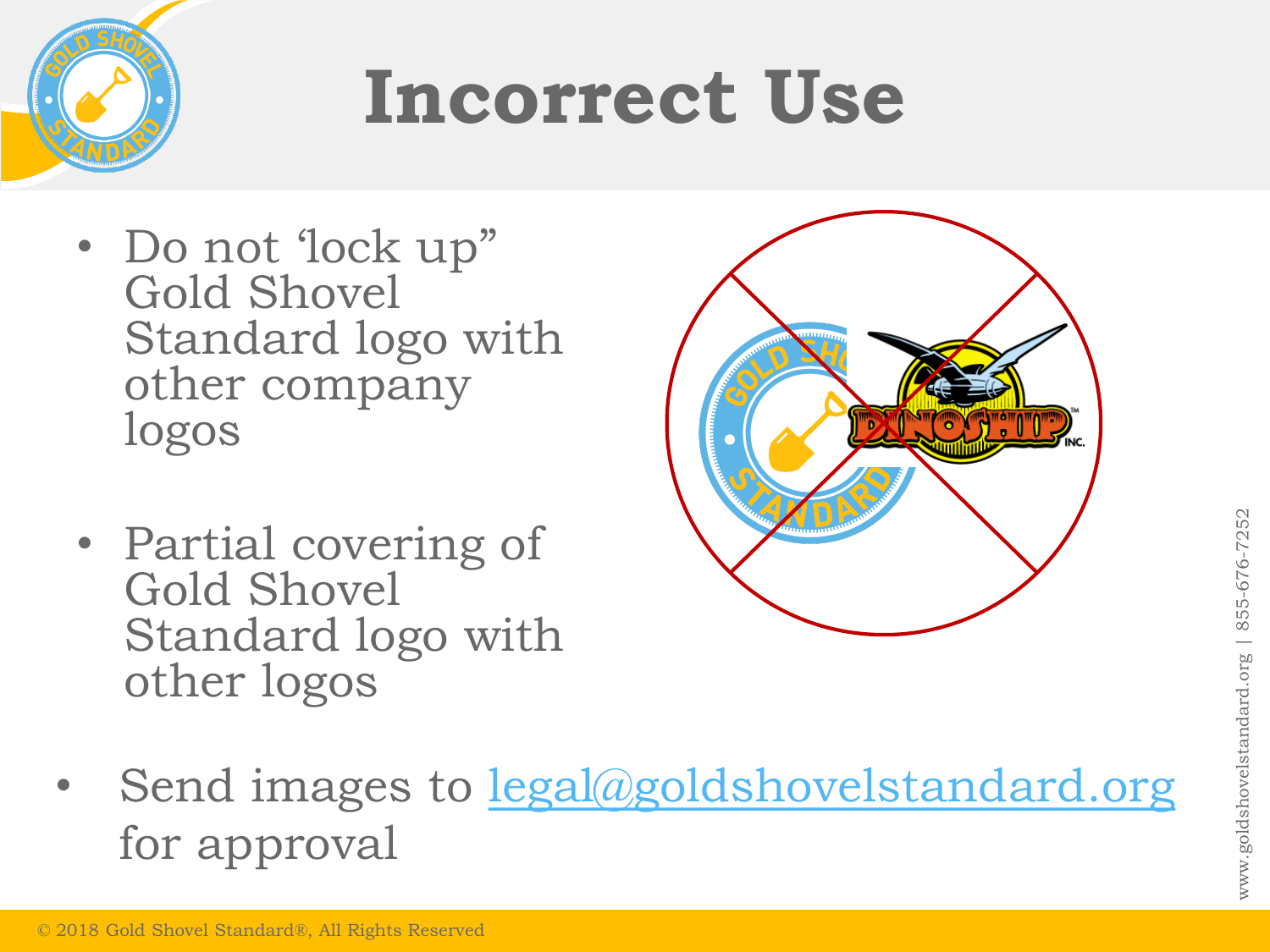

### **Emblem Size**

- For best results,<br>the Gold Shovel<br>Standard emblen<br>should never be<br>reduced smaller<br>than 1-inch in<br>diameter<br>• Decorative<br>elements are lost<br>in smaller<br>reproduction<br>exparations, All Rights Reserved the Gold Shovel Standard emblem should never be reduced smaller than 1 -inch in diameter
	- Decorative elements are lost in smaller reproduction





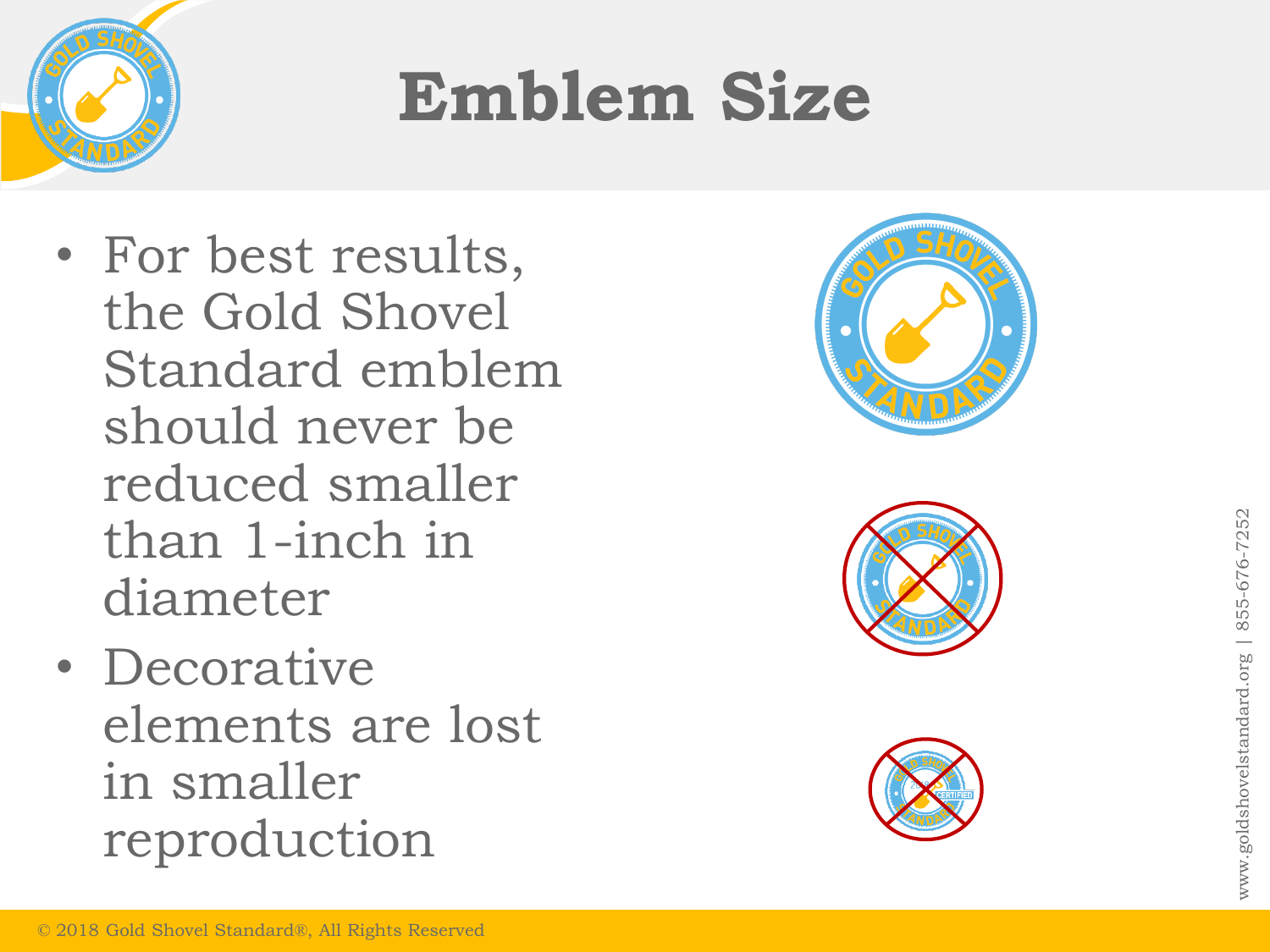

## **Text & File Use**

- Gold Shovel Standard certified users may use the text below on Websites, brochures and other materials to explain the emblem's meaning. Digital communications may also link to [www.goldshovelstandard.org](http://www.goldshovelstandard.org/)
	- *Gold Shovel Standard (GSS) is a nonprofit organization committed to improving workforce and public safety and the integrity of buried infrastructure. GSS believes that greater transparency in all aspects of damage prevention among buriedasset operators, locators and excavators is essential to drive continuous improvement, and vital to increasingly safe working conditions and communities.*
- Use .eps or .png files for printing
- Use .jpg files for digital and general internal file purposes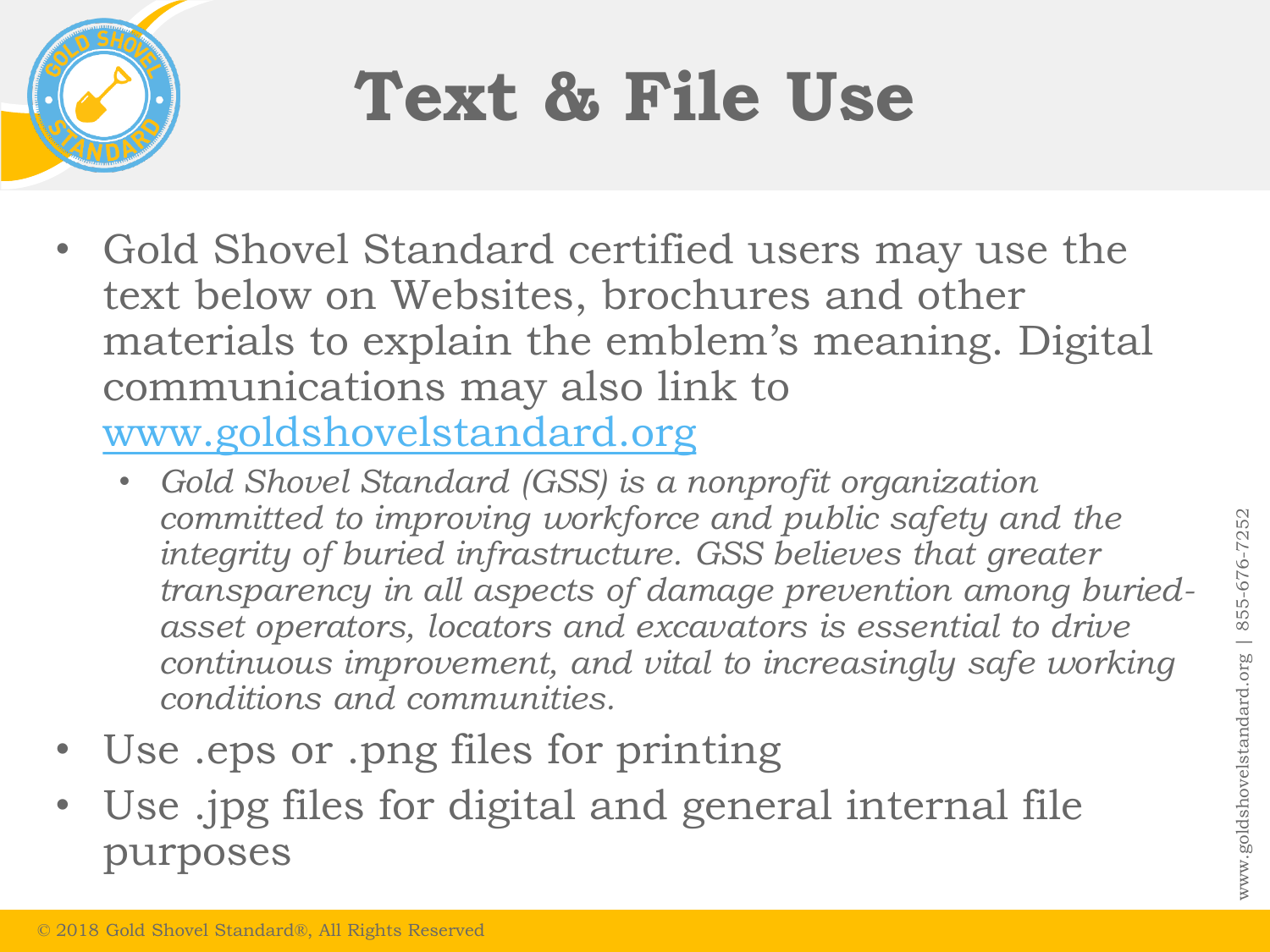# **Marketing Materials**

- Marketing materials must be branded as those of the certified member
- Certified member's name and logo should be displayed on each page or marketing item, and be more prominent (larger and central on the page) than the Gold Shovel Standard emblem





Jobsite signage (right); Mailer (above)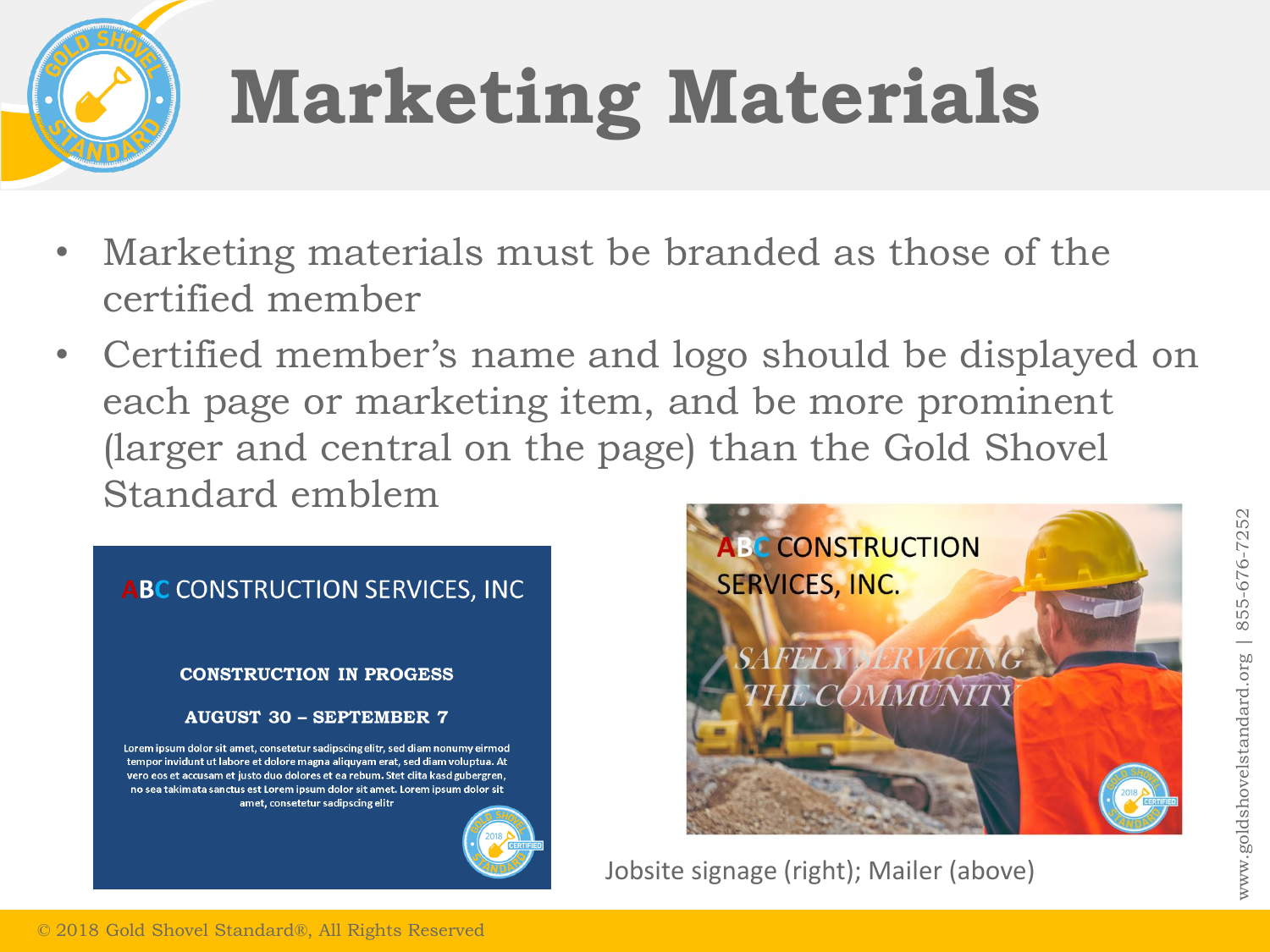

# **Web Usage**

value of the Gold Shovel Standard emblem by using it on promotional pages of their Websites





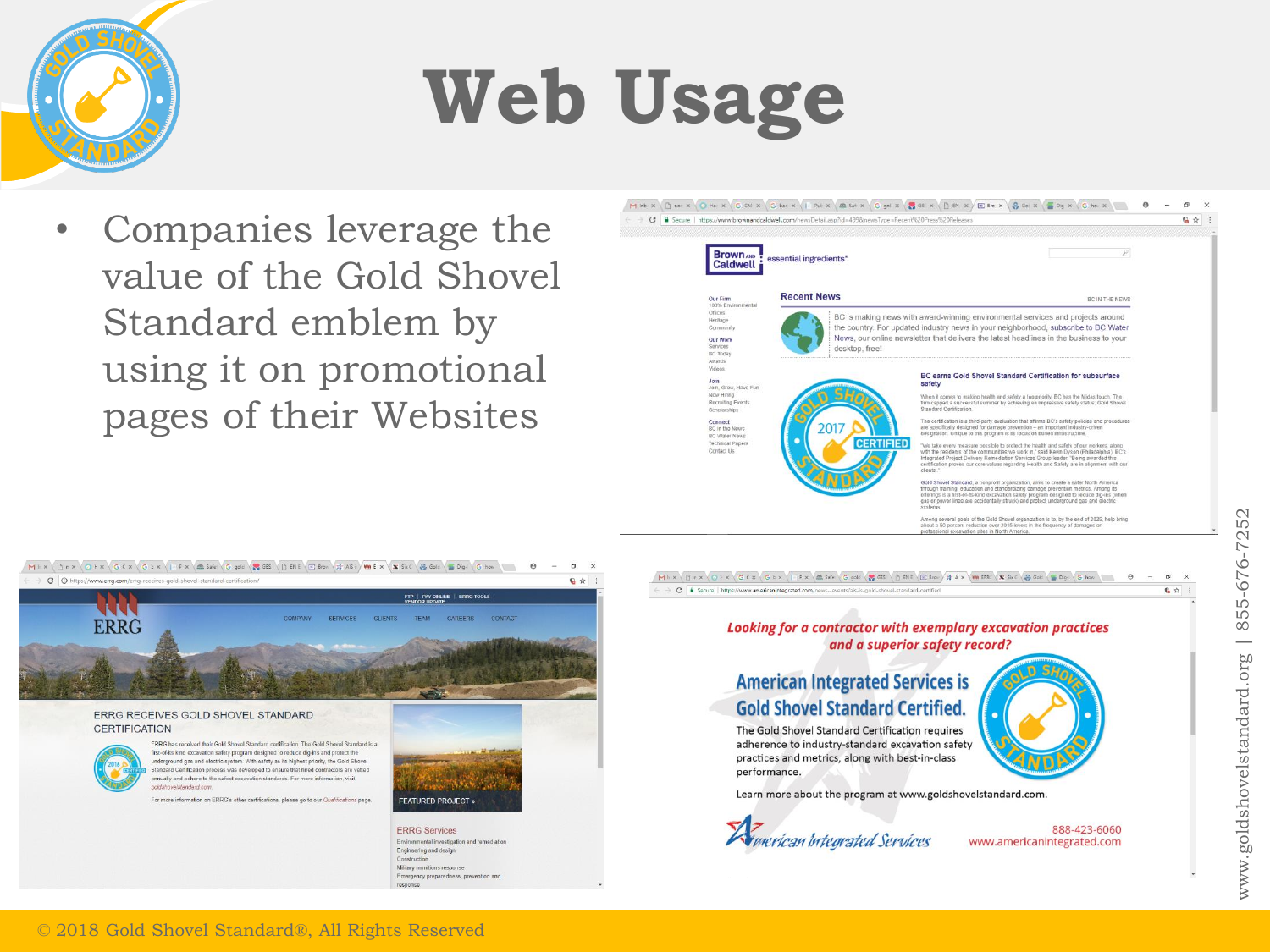# **Active Certification**

Upon expiration or termination of Gold Shovel Standard Certification, all rights to use the emblem are also terminated to preserve the integrity of the mark. Materials utilizing the emblem should be destroyed and a written notification confirming this has been done sent to [legal@goldshovelstandard.org](mailto:legal@goldshovelstandard.org)